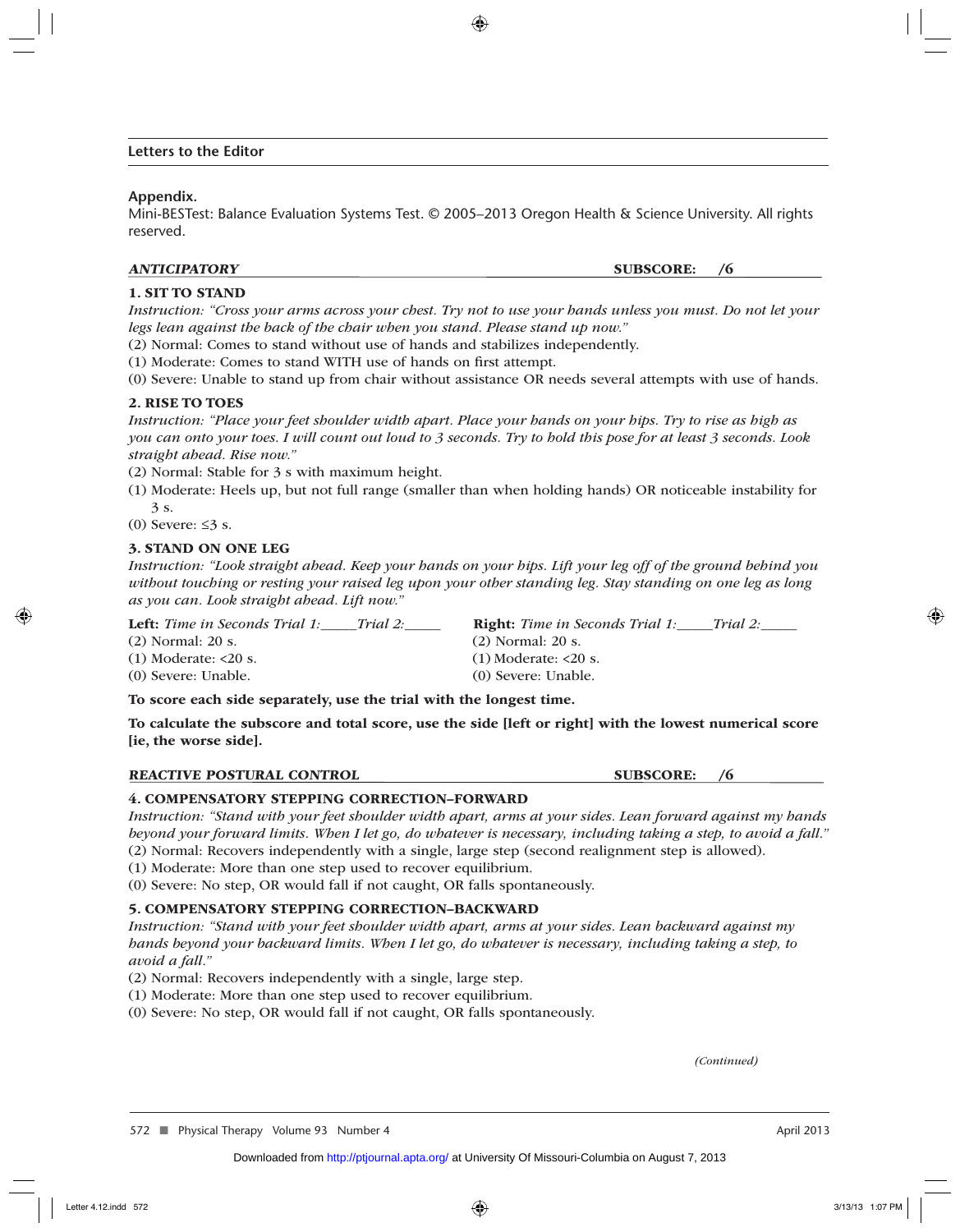# **Appendix.**

Continued

## 6. COMPENSATORY STEPPING CORRECTION–LATERAL

*Instruction: "Stand with your feet together, arms down at your sides. Lean into my hand beyond your sideways limit. When I let go, do whatever is necessary, including taking a step, to avoid a fall."*

## Left

(2) Normal: Recovers independently with 1 step (crossover or lateral OK).

(1) Moderate: Several steps to recover equilibrium.

(0) Severe: Falls, or cannot step.

## Right

(2) Normal: Recovers independently with 1 step (crossover or lateral OK).

(1) Moderate: Several steps to recover equilibrium.

(0) Severe: Falls, or cannot step.

Use the side with the lowest score to calculate subscore and total score.

#### SENSORY ORIENTATION SUBSCORE: /6

## 7. STANCE (FEET TOGETHER); EYES OPEN, FIRM SURFACE

*Instruction: "Place your hands on your hips. Place your feet together until almost touching. Look straight ahead. Be as stable and still as possible, until I say stop."*

*Time in seconds:\_\_\_\_\_\_\_\_*

(2) Normal: 30 s.

 $(1)$  Moderate: < $30$  s.

(0) Severe: Unable.

## 8. STANCE (FEET TOGETHER); EYES CLOSED, FOAM SURFACE

*Instruction: "Step onto the foam. Place your hands on your hips. Place your feet together until almost touching. Be as stable and still as possible, until I say stop. I will start timing when you close your eyes." Time in seconds:\_\_\_\_\_\_\_\_*

(2) Normal: 30 s.

 $(1)$  Moderate: <30 s.

(0) Severe: Unable.

## 9. INCLINE–EYES CLOSED

*Instruction: "Step onto the incline ramp. Please stand on the incline ramp with your toes toward the top. Place your feet shoulder width apart and have your arms down at your sides. I will start timing when you close your eyes."*

*Time in seconds:* 

(2) Normal: Stands independently 30 s and aligns with gravity.

(1) Moderate: Stands independently <30 s OR aligns with surface.

(0) Severe: Unable.

#### DYNAMIC GAIT SUBSCORE: /10

## 10. CHANGE IN GAIT SPEED

*Instruction: "Begin walking at your normal speed, when I tell you 'fast,' walk as fast as you can. When I say 'slow,' walk very slowly."*

(2) Normal: Significantly changes walking speed without imbalance.

- (1) Moderate: Unable to change walking speed or signs of imbalance.
- (0) Severe: Unable to achieve significant change in walking speed AND signs of imbalance.

*(Continued)*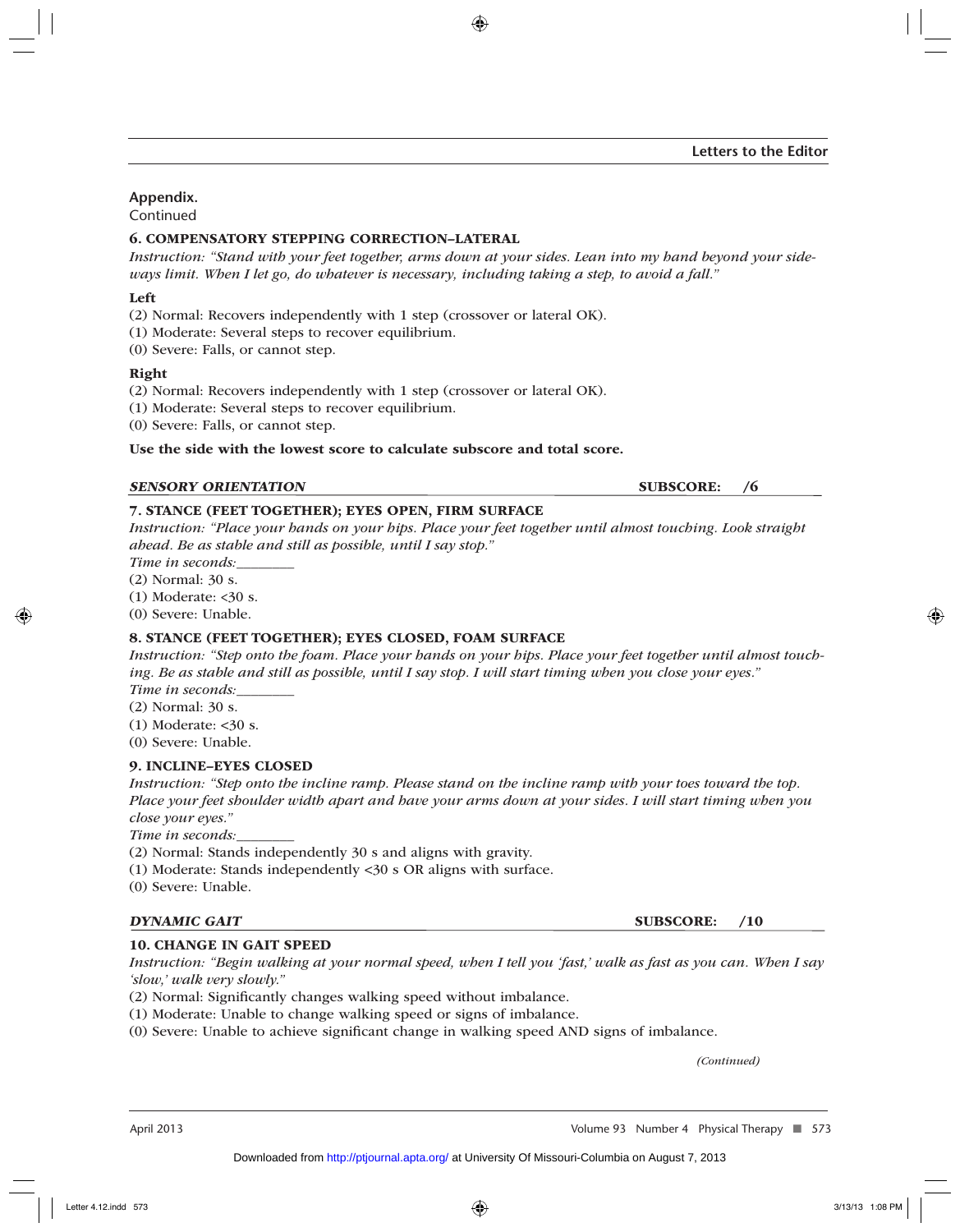#### **Letters to the Editor**

## **Appendix.**

Continued

## 11. WALK WITH HEAD TURNS–HORIZONTAL

*Instruction: "Begin walking at your normal speed, when I say 'right,' turn your head and look to the right. When I say 'left,' turn your head and look to the left. Try to keep yourself walking in a straight line."*

(2) Normal: performs head turns with no change in gait speed and good balance.

(1) Moderate: performs head turns with reduction in gait speed.

(0) Severe: performs head turns with imbalance.

## 12. WALK WITH PIVOT TURNS

*Instruction: "Begin walking at your normal speed. When I tell you to 'turn and stop,' turn as quickly as you can, face the opposite direction, and stop. After the turn, your feet should be close together."*

(2) Normal: Turns with feet close FAST  $(\leq$ 3 steps) with good balance.

(1) Moderate: Turns with feet close SLOW (≥4 steps) with good balance.

(0) Severe: Cannot turn with feet close at any speed without imbalance.

## 13. STEP OVER OBSTACLES

*Instruction: "Begin walking at your normal speed. When you get to the box, step over it, not around it and keep walking."*

(2) Normal: Able to step over box with minimal change of gait speed and with good balance.

(1) Moderate: Steps over box but touches box OR displays cautious behavior by slowing gait.

(0) Severe: Unable to step over box OR steps around box.

## 14. TIMED UP & GO WITH DUAL TASK [3-METER WALK]

*Instruction TUG: "When I say 'Go,' stand up from chair, walk at your normal speed across the tape on the fl oor, turn around, and come back to sit in the chair."*

*Instruction TUG with Dual Task: "Count backwards by threes starting at \_\_\_. When I say 'Go,' stand up from chair, walk at your normal speed across the tape on the floor, turn around, and come back to sit in the chair. Continue counting backwards the entire time."*

*TUG: \_\_\_\_\_\_\_\_seconds; Dual Task TUG: \_\_\_\_\_\_\_\_seconds*

- (2) Normal: No noticeable change in sitting, standing or walking while backward counting when compared to TUG without Dual Task.
- (1) Moderate: Dual Task affects either counting OR walking (>10%) when compared to the TUG without Dual Task.

(0) Severe: Stops counting while walking OR stops walking while counting.

When scoring item 14, if subject's gait speed slows more than 10% between the TUG without and with a Dual Task, the score should be decreased by a point.

TOTAL SCORE: /28

## **Mini-BESTest Instructions**

Subject Conditions: Subject should be tested with flat-heeled shoes OR shoes and socks off.

**Equipment:** Temper<sup>®</sup> foam (also called T-foam<sup>TM</sup>, 4 inches thick, medium-density T41 firmness rating), chair without arm rests or wheels, incline ramp, stopwatch, a box (9 inches high) and a 3-meter distance measured out and marked on the floor with tape [from chair].

Scoring: The test has a maximum score of 28 points from 14 items that are each scored from 0 to 2. "0" indicates the lowest level of function and "2" the highest level of function.

If a subject must use an assistive device for an item, score that item one category lower.

If a subject requires physical assistance to perform an item, score "0" for that item.

For Item 3 (stand on one leg) and Item 6 (compensatory stepping–lateral), only include the score for one side (the worse score).

For Item 3 (stand on one leg), select the best time of the 2 trials [from a given side] for the score.

For Item 14 (timed up & go with dual task), if a person's gait slows greater than 10% between the TUG without and with a dual task, then the score should be decreased by a point. *(Continued)*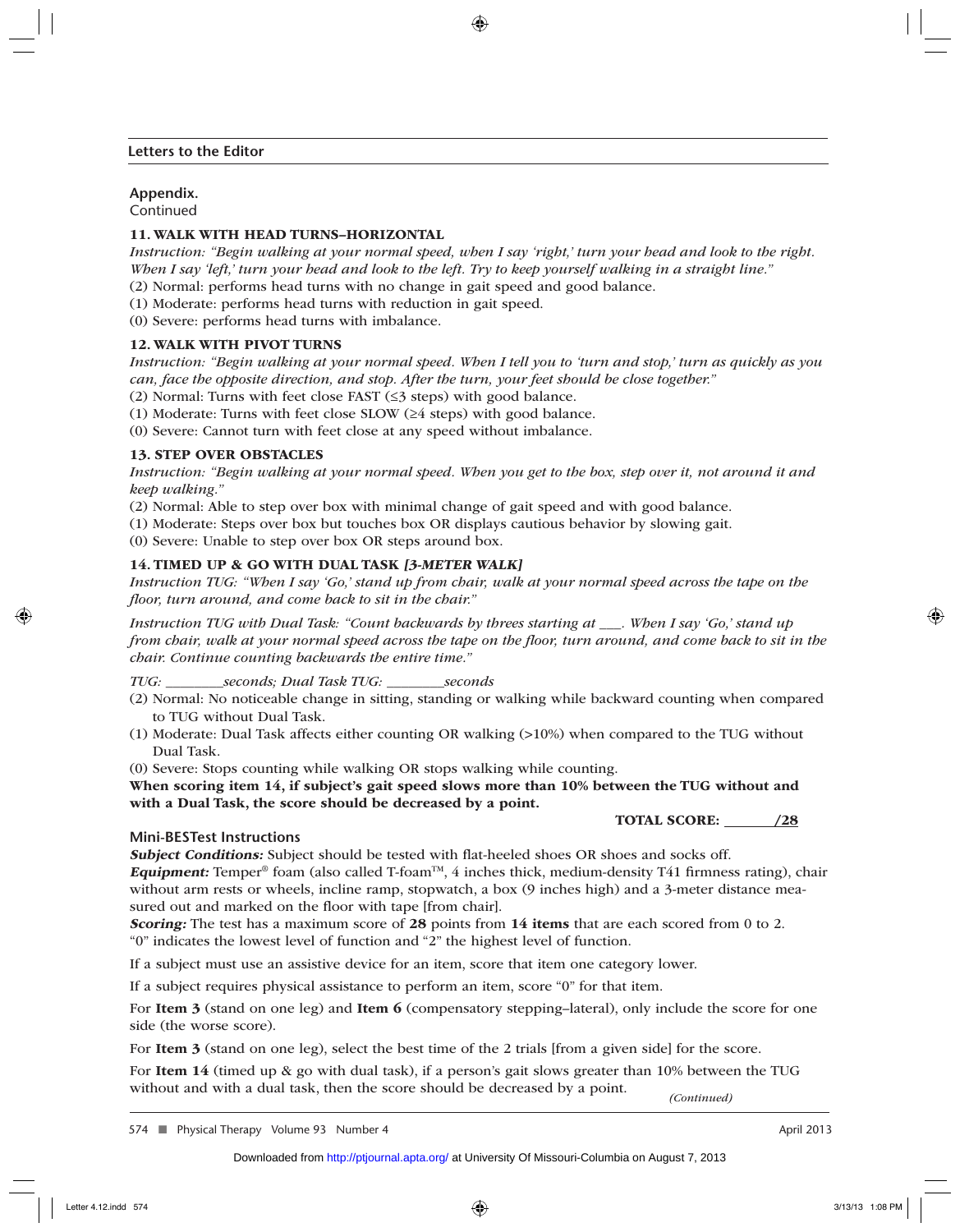# **Appendix.**

Continued

| 1. Sit to Stand                                            | Note the initiation of the movement and the use of the subject's hands on the seat of the chair, the<br>thighs, or the thrusting of the arms forward.                                                                                                                                                                                                                                                                                                                                                                                                                                                                                                                                                                                                                                                                                                                                                                        |
|------------------------------------------------------------|------------------------------------------------------------------------------------------------------------------------------------------------------------------------------------------------------------------------------------------------------------------------------------------------------------------------------------------------------------------------------------------------------------------------------------------------------------------------------------------------------------------------------------------------------------------------------------------------------------------------------------------------------------------------------------------------------------------------------------------------------------------------------------------------------------------------------------------------------------------------------------------------------------------------------|
| 2. Rise to Toes                                            | Allow the subject two attempts. Score the best attempt. (If you suspect that subject is using less than<br>full height, ask the subject to rise up while holding the examiners' hands.) Make sure the subject<br>looks at a nonmoving target 4-12 feet away.                                                                                                                                                                                                                                                                                                                                                                                                                                                                                                                                                                                                                                                                 |
| 3. Stand on One Leg                                        | Allow the subject two attempts and record the times. Record the number of seconds the subject can<br>hold up to a maximum of 20 seconds. Stop timing when the subject moves hands off of hips or puts<br>a foot down. Make sure the subject looks at a nonmoving target 4-12 feet ahead. Repeat on other<br>side.                                                                                                                                                                                                                                                                                                                                                                                                                                                                                                                                                                                                            |
| 4. Compensatory<br>Stepping Correction-<br>Forward         | Stand in front of the subject with one hand on each shoulder and ask the subject to lean forward<br>(make sure there is room for the subject to step forward). Require the subject to lean until the sub-<br>ject's shoulders and hips are in front of toes. After you feel the subject's body weight in your hands,<br>very suddenly release your support. The test must elicit a step. NOTE: Be prepared to catch subject.                                                                                                                                                                                                                                                                                                                                                                                                                                                                                                 |
| 5. Compensatory<br>Stepping Correction-<br><b>Backward</b> | Stand behind the subject with one hand on each scapula and ask the subject to lean backward (Make<br>sure there is room for the subject to step backward.) Require the subject to lean until the shoulders<br>and hips are in back of the heels. After you feel the subject's body weight in your hands, very sud-<br>denly release your support. Test must elicit a step. NOTE: Be prepared to catch subject.                                                                                                                                                                                                                                                                                                                                                                                                                                                                                                               |
| 6. Compensatory Stepping<br>Correction-Lateral             | Stand to the side of the subject, place one hand on the side of the subject's pelvis, and have the sub-<br>ject lean the whole body into your hands. Require the subject to lean until the midline of the pelvis is<br>over the right (or left) foot and then suddenly release your hold. NOTE: Be prepared to catch subject.                                                                                                                                                                                                                                                                                                                                                                                                                                                                                                                                                                                                |
| 7. Stance (Feet<br>Together); Eyes Open,<br>Firm Surface   | Record the time the subject was able to stand with feet together up to a maximum of 30 seconds.<br>Make sure subject looks at a nonmoving target 4-12 feet away.                                                                                                                                                                                                                                                                                                                                                                                                                                                                                                                                                                                                                                                                                                                                                             |
| 8. Stance (Feet<br>Together): Eyes Closed,<br>Firm Surface | Use medium-density Temper® foam, 4 inches thick. Assist subject in stepping onto foam. Record the<br>time the subject was able to stand in each condition to a maximum of 30 seconds. Have the subject<br>step off of the foam between trials. Flip the foam over between each trial to ensure the foam has<br>retained its shape.                                                                                                                                                                                                                                                                                                                                                                                                                                                                                                                                                                                           |
| 9. Incline-Eyes Closed                                     | Aid the subject onto the ramp. Once the subject closes eyes, begin timing and record time. Note if<br>there is excessive sway.                                                                                                                                                                                                                                                                                                                                                                                                                                                                                                                                                                                                                                                                                                                                                                                               |
| 10. Change in Gait Speed                                   | Allow the subject to take 3-5 steps at normal speed, and then say "fast." After 3-5 fast steps, say<br>"slow." Allow 3-5 slow steps before the subject stops walking.                                                                                                                                                                                                                                                                                                                                                                                                                                                                                                                                                                                                                                                                                                                                                        |
| 11. Walk With Head Turns-<br>Horizontal                    | Allow the subject to reach normal speed, and give the commands "right, left" every 3-5 steps. Score<br>if you see a problem in either direction. If subject has severe cervical restrictions, allow combined<br>head and trunk movements.                                                                                                                                                                                                                                                                                                                                                                                                                                                                                                                                                                                                                                                                                    |
| 12. Walk With Pivot Turns                                  | Demonstrate a pivot turn. Once the subject is walking at normal speed, say "turn and stop." Count<br>the number of steps from "turn" until the subject is stable. Imbalance may be indicated by wide<br>stance, extra stepping, or trunk motion.                                                                                                                                                                                                                                                                                                                                                                                                                                                                                                                                                                                                                                                                             |
| 13. Step Over Obstacles                                    | Place the box (9 inches or 23 cm height) 10 feet away from where the subject will begin walking.<br>Two shoe boxes taped together works well to create this apparatus.                                                                                                                                                                                                                                                                                                                                                                                                                                                                                                                                                                                                                                                                                                                                                       |
| 14. Timed Up & Go With Dual<br>Task                        | Use the TUG time to determine the effects of dual tasking. The subject should walk a 3-meter distance.<br>TUG: Have the subject sitting with the subject's back against the chair. The subject will be timed from<br>the moment you say "Go" until the subject returns to sitting. Stop timing when the subject's but-<br>tocks hit the chair bottom and the subject's back is against the chair. The chair should be firm with-<br>out arms. TUG With Dual Task: While sitting, determine how fast and accurately the subject can count<br>backwards by threes starting from a number between 90 and 100. Then, ask the subject to count<br>from a different number and after a few numbers say "Go." Time the subject from the moment you<br>say "Go" until the subject returns to the sitting position. Score dual task as affecting counting or<br>walking if speed slows (>10%) from TUG and or new signs of imbalance. |